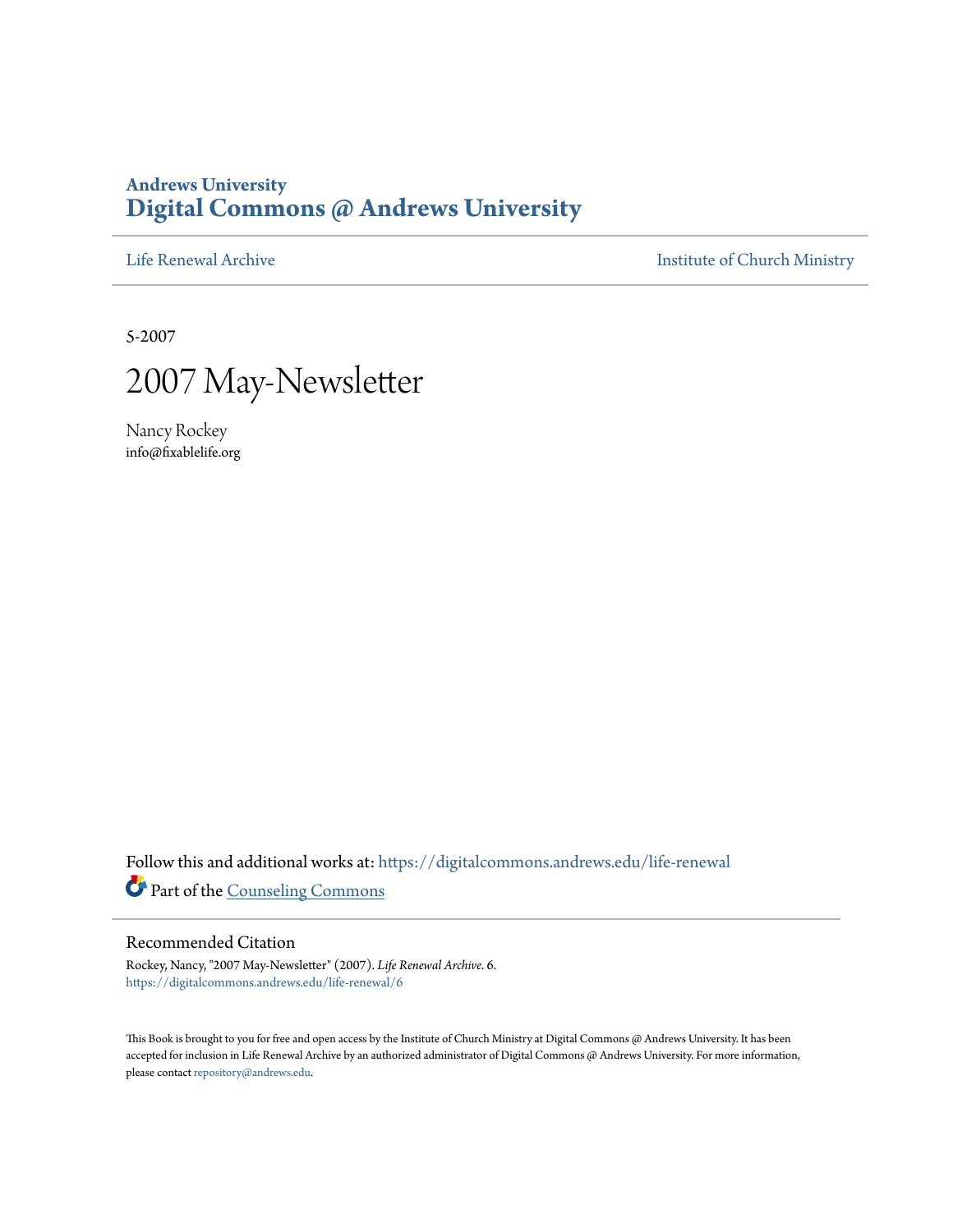

**Life Renewal Institute Newsletter** 

Vol. 6 251 Stenton Ave., Plymouth Meeting, PA 19462 May 2007

*"Happiness comes of the capacity to feel deeply, to enjoy simply, to think freely, to risk life, to be needed"-* Storm Jameson

#### **Features:**

Editor's Corner Process Announcements Getting to the Heart of It What's New? Coming Soon Facilitator's Corner Upcoming Events Your Turn LRI Connect

#### **Editor's Corner:**

The movie, *Return to Me*, is one of my all time favorites. Bob Rueland, a Chicago building contractor, cherishes life with his veterinarian wife until she is tragically killed in an automobile accident. Meanwhile the family and friends of Grace Biggs, a waitress at her father's Italian Restaurant, are overjoyed when they learn that Grace will finally get a replacement heart (the heart of Bob's wife). Both Bob and Grace struggle to maintain normal lives after these traumatic events, until fate intervenes and brings them together. Something about Grace attracts Bob although he can't quite figure it out. Grace takes a trip to the zoo and is puzzled by the reaction from the Gorilla, who Bob's wife had worked closely with for years.

What attracted Bob to Grace? He didn't know she was the recipient of his wife's heart.

According to an article by The Institute of HeartMath, *"The electromagnetic field produced by the heart changes dramatically during different emotional states. This field affects not only yourself but also the people around you. An institute of Heartmath study shows that when two people are touching or simply standing near each other, it is possible to measure the heartbeat of one person being registered in the other's brain waves."*

In this newsletter you will read more about The Institute of HeartMath, and the power of the heart brain connection.

Audrey Woods

Contact me at audrey@yourLRI.com

**Process**  *By: Priscilla S. Perry* 

There are walls timed to fall, exposing us, the walking wounded, bearing within our own clocks; unaware, we wait for the wake-alarm, set on oblivion.

Then, some sparking sense, sharp flare of comprehension, sears our souls with potent clarity, forever altering perceptions of past truth, and present necessity.

Did you feel that shivering shimmer? The ripples pace ever outward from the weighty word dropped into awareness, eternally disturbing false peace.

#### **Announcements**

Do you have a profile on My Space? Ron and Nancy do. Click here to view their profile. Send them a friend request, read their blog, send messages, and read and post comments. Meet other friends who are interested in recovery. Tell your friends about their profile.

Check out our new blog postings. Read about Ron and Nancy's great adventure with the bus.

The Facilitator Forum is up and running. You must be a registered facilitator to participate in this forum. Here you will be able to connect with other facilitators, share tips, post questions, answer someone else's questions, etc. In short, support one another in the facilitation process. There are 5 forums you can post to: General Issues, The Destination Issues, The Mode Issues, The Passenger Issues, and The Route Issues.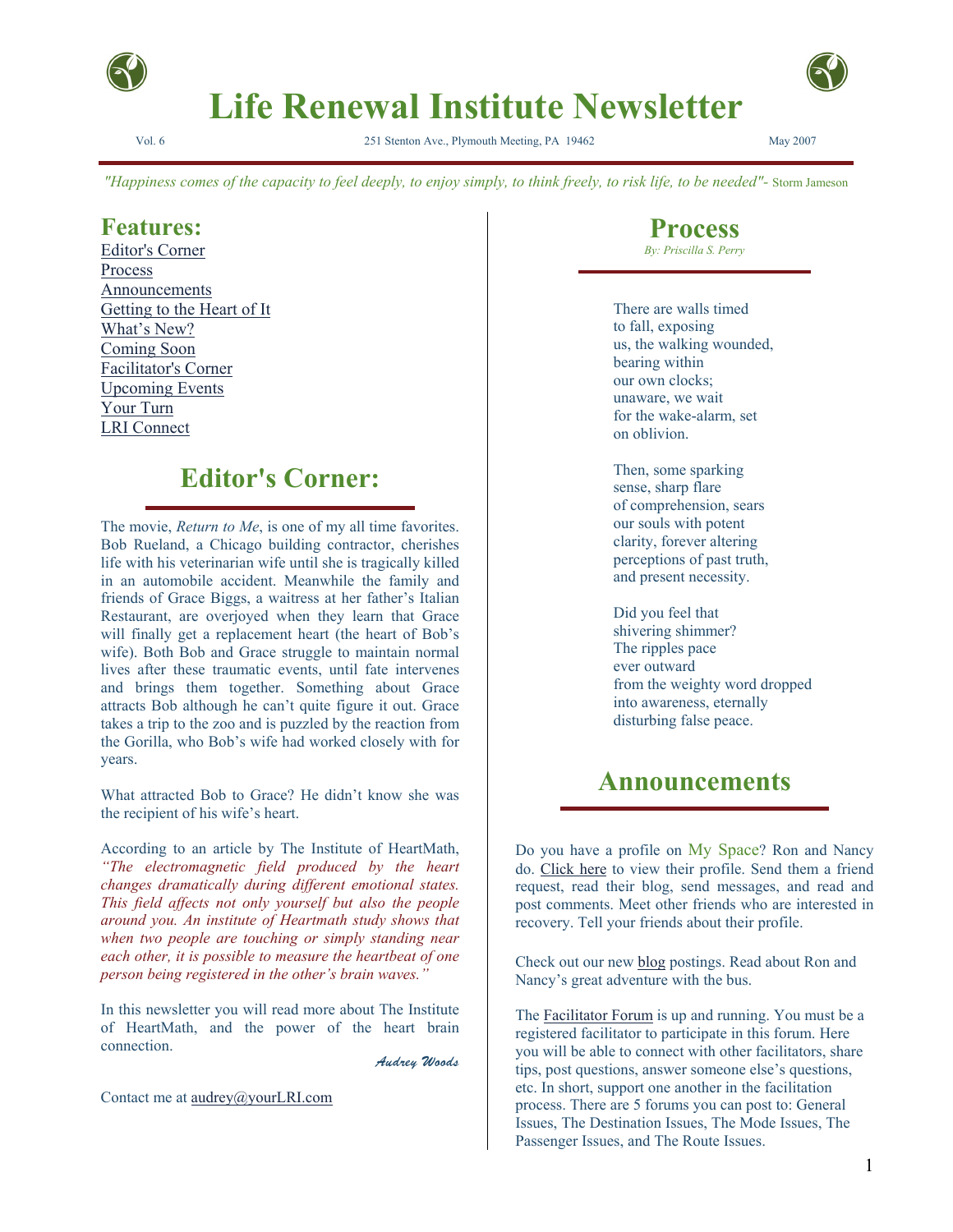*The Route Workbook* is back from the printer and ready to order.

New resources posted on the web this month, include the following for use in advertising groups starting in your area:



- The Passenger Poster #1
- The Passenger Poster #2
- The Passenger Half Page Flyer/Insert
- The Mode Poster #1
- The Mode Poster #2
- The Mode Half Page Flyer/Insert

### **Getting to the Heart of It**

*By: Nancy Rockey*



The February 2007 issue of National Geographic, in an extensive article entitled *Mending Broken Hearts,* reports that *"The human heart beats 100,000 times a day, propelling six quarts of blood through* 

*60,000 miles of vessels – 20 times the distance across the U.S. from coast to coast. The blood flows briskly, surging out of a ten-ounce heart so forcefully that large arteries, when severed, can send a jet of blood several feet into the air."* However recent studies by cardiologists and great researchers tell us that the human heart is far more than a strong, long-lasting pump. They tell us that it is a powerful first responder in crisis and the seat of emotions, both positive and negative.

A woman, whom we know well and will rename for the sake of her privacy, endured a rather dramatic cardiac event ten years ago, requiring that a stint be placed in a vessel close to the heart in order for her to survive. For eight years following that event, her heart struggled to keep beating and as she describes it looked like a "flopping around half dead fish." In the last two years however, there has been a rather dramatic change in her heart's functioning. On her last visit, her doctor said, "You know, the heart isn't supposed to heal itself, but whatever you're doing different, keep it up! Your heart is amazingly healthy. Sure you have some scar tissue

from the attacks ten years ago, but it doesn't seem to be hampering your heart at all."

At this point, your asking what made the difference or maybe what created the problem in the first place?

Jeanne had been married for nearly twenty years and given birth to two children, when she heard from her daughter, that her husband had been committing incest with her since early childhood. Jeanne's own history of sexual abuse tied to her daughter's pain sent Jeanne "over the edge" physically and psychologically. A bitter divorce ensued.

Her daughter's first marriage ended in divorce, with subsequent disastrous relationships. Finally in another marriage, her daughter was able to fulfill her dream, become pregnant and bear a child, but in a short time that marriage became intensely dysfunctional. Jeanne had remarried a kind and caring man and together they suffered the stress of her daughter's pain. Multiple attempts at suicide finally sent her daughter into counseling and recovery.

Major positive changes came into the daughter's life, creating untold joy for Jeanne. And then the disaster that was the "straw to break the camel's back" – the accidental death of that precious daughter, leaving behind a motherless grandchild, whose father fought to keep Jeanne away from the child. With an already compromised heart, Jeanne's health deteriorated. Between the stress of her losses and her self-imposed guilt, she had no desire to live, and her heart demonstrated her thoughts.

Much emotional recovery and many prayers later, Jeanne awakened one morning two years ago, and announced to her husband – "I think I want to live!" She was 72. They have spent the last couple of years traveling together, connecting with their grandchild whenever allowed, and going from place to place being of help to whomever they meet. Both she and Tom are Life Renewal Institute facilitators who have found a mission – to bring knowledge of healing and the love of God to others. Theirs is a life of enjoyable service. "I am lovin' life!" Jeanne told us just yesterday.

Is the heart really sensitive to emotional stress? Was Jeanne's doctor wrong about the heart's ability to heal?

In recent years, the Institute of HeartMath in Bolder Creek, California has conducted research into the many facets of the heart, and the following is reported in their publication, *The Energetic Heart*.

*"The heart generates the largest electromagnetic field in the body. The electrical field as measured in an*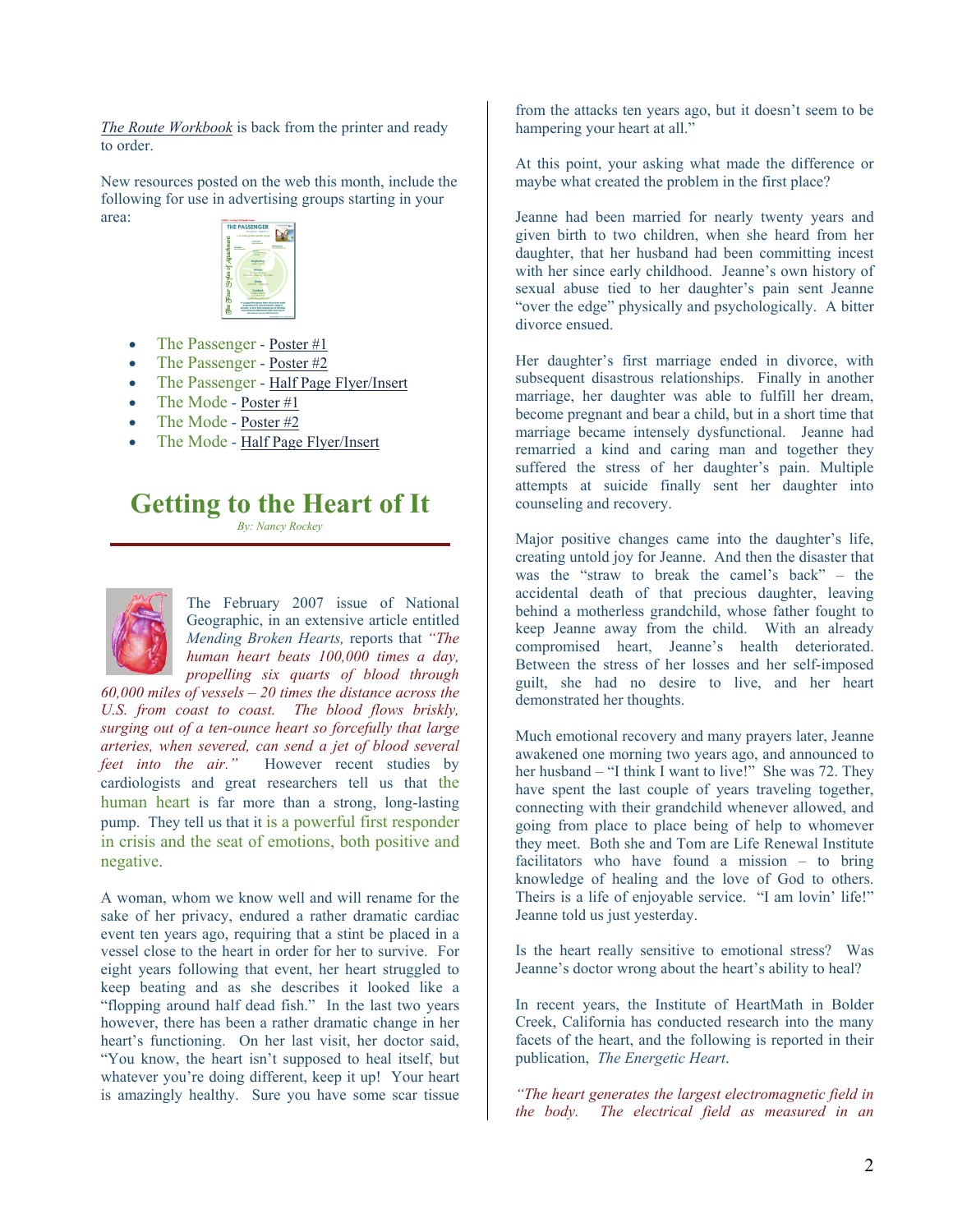*electrocardiogram (ECG) is about 60 times greater in amplitude than the brain waves recorded in an electroencephalogram. The magnetic component of the heart's field, which is around 5000 times stronger than that produced by the brain, is not impeded by tissues and can be measured several feet away from the body with super-conducting Quantum Interference Device based magnetometers. We have also found that the clear rhythmic patterns in beat to beat heart rate variability are distinctly altered when different emotions are experienced."* Page 1



The Institute of HeartMath has gained prominence in today's understanding of cardiology and the impact of emotional states on the heart and the heart's impact on the physiology (functioning) of the body. Several books made available by Life Renewal Institute reference the work of

HeartMath, such as *The Heart's Code* by Paul Pearsall, a psychoneuroimmunologist and *The Heart Speaks*, by cardiologist Mimi Guarneri. Also made available by LRI are several HeartMath items. (See our "products" page)

Quoting from *The Heart Speaks*' Introduction, where Dr. Guarneri speaks of her work as a cardiologist: *"I was taught that other parts of my patient's body were for different specialists to manage. Renal, pulmonary and neuro doctors all had their own regions of expertise."* 



*"The mind and spirit were no one's territory. Ministers, psychologists, massage therapists – professionals in the outside world – would be the ones to deal with whatever trauma, heartache, grief, or other emotions plagued my heart patients."* 

*"No one spoke of the other layers of the heart that didn't appear on a stress test: 'the emotional heart that could be crushed by loss, the intelligent heart that has a nervous system of its own and communicates with the brain and other parts of the body. No one lectured about the spiritual heart that yearns for a higher purpose, the universal heart that communicates with others, or the original heart that beats in the unborn fetus before the brain is formed."*

Further on in her introduction, Dr. Guarneri concludes: *". . . the total heart in all its complexity and power cannot ever be fully fathomed by simply looking at a screen."*

*"Clearly perceiving the heart involves more than studying an echocardiogram; listening to it requires more than a stethoscope."* 

*"Each heart has its own biography, language and method of revealing its truth, if we know how to listen."*

Her book is a fabulous piece on the powerful and precious heart, and is an easy read for medical novices, as is Paul Pearsall's *The Heart's Code*. In Pearsall's view, *"the heart possesses its own unique intelligence, processing data about the body and the outside world."*

In *The Coherent Heart*, the Institute of HeartMath reports, *"over the last few decades, several lines of scientific evidence have established that, far more than a mechanical pump, the heart functions as a sensory organ and as a complex information encoding and processing center. Groundbreaking research in the relatively new field of neurocardiology has demonstrated that the heart has an extensive intrinsic nervous system that is sufficiently sophisticated to qualify as a "little brain" in its own right."* Pg.47

According to HeartMath, it is possible for the heart and the brain to be coherent with each other, creating a state of peace and optimal heart-brain function. Wouldn't you love for that to be the case in your experience? Emotional health is a major component to this healthy coherence – that's a great reason to participate in **The Journey**! And once accomplished, Life Renewal Institute makes available to you, HeartMath's device, which will measure your heart-brain coherence and train you to live in the peace and physical health that such coherence affords.

# **What's New?**

The emwave PC Stress Relief System is a hardware and software program which collects pulse data through a finger or ear sensor which plugs into your computer. It is the computer software version of



the smaller Emwave Personal Stress Reliever. It accomplishes the same great stress relieving functions which allow for greater health, more energy and more emotional balance. The PC system adds to your ability to manage and learn the techniques and tools for greater heart rhythm variability by translating the information from your heart rhythms into user friendly graphics displayed on your computer screen.

- Watch your heart rhythms in real time.
- See how emotions affect your heart rhythms.
- Discover which emotions you can activate to more effectively manage stress and boost vitality.

This software and hardware system uses your computer to help you reduce the negative effects of stress and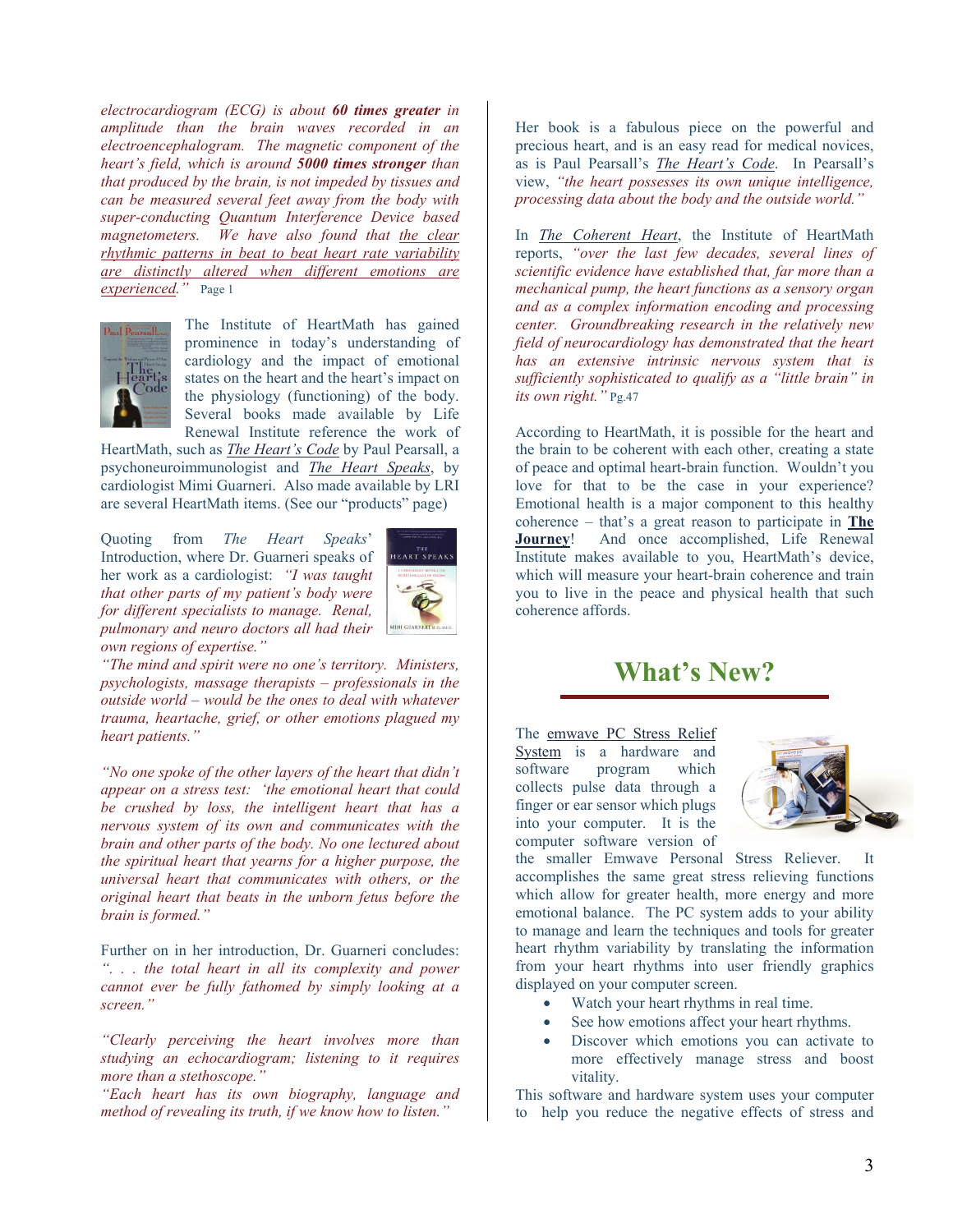"em"power you to experience greater health, more energy, improved emotional balance and mental clarity. It is based on hard science and is being used by corporations, schools and health professionals all over the world.

By using a finger or ear sensor, the emwave PC Stress Relief System measures subtle changes in your heart rhythms or your heart rate variability (HRV). Scientists have found that these heart rhythms are particularly sensitive to emotional state. When these heart rhythms are produced in a steady even pattern, this is connected with emotional states of love, appreciation and joy. When the pattern is irregular and erratic this is associated with negative feelings of anger, stress, and anxiety. Simply stated, more coherence or harmony equals more energy and less wear and tear from stress.

The emwave PC Stress Relief System not only shows you your emotional state through this heart rhythm harmony but it can also reduce stress by showing you how to get into this harmonious or "coherent" state of mind, body and soul. This state is one in which your nervous system, cardiovascular, hormonal and immune systems are all in harmony. Athletes describe this state as being in "the zone". In today's hectic world it is difficult to maintain this state for prolonged periods of time. The emwave PC Stress Relief System is a supplemental tool in *The Journey* towards the goal of greater quality of life.



The emWave Personal Stress Reliever as seen on national television shows such as The Dr. Phil Show! Life Renewal Institute has partnered with the scientists at the renowned Institute of Heartm ath

to bring you a supplemental tool to improve your quality of life. This small handheld device helps the user become aware of feelings of stress, anxiety and anger and teaches how to manage and control these negativ e stressful emotions to produce greater health, more ener gy and improved emotional balance. A large tricolor LED shows you when you are in low (red), medium (blue) , or high (green) coherence.



The emWave Personal Stress Reliever also comes with the Coherence Coach™ CD, an entertaining stress relief software application that teaches HeartMath's Quick

Coherence® technique for stress relief and increasing performance. Step-by-step, through narration, animations and music, the Coherence Coach gives you the stress relief training to increase coherence levels while using your emWave Personal Stress Reliever. This small handheld tool will help you reduce the negative effects of stress and "em"power you to experience greater health, more energy, improved emotional balance and mental clarity. It is based on hard science and is being used by corporations, schools and health professionals all over the world.

By connecting a small clip to your ear or placing your thumb on the device, the emwave Personal Stress Reliever measures subtle changes in your heart rhythms or your heart rate variability (HRV). Scientists have found that these heart rhythms are particularly sensitive to emotional state. When these heart rhythms are produced in a steady even pattern, this is connected with emotional states of love, appreciation and joy. When the pattern is irregular and erratic this is associated with negative feelings of anger, stress, and anxiety. Simply stated, more coherence or harmony equals more energy and less wear and tear from stress.



*Managing Emotions: Golf's Next Frontier*, based on research by Doc Childre. Take strokes off your game by applying the emotions management techniques taught in this quick read booklet. Learn to use the Freeze-Framer® technique which gives golfers the ability to identify when their heart is

racing and manage feelings while under pressure and tense. Or apply the Quick Coherence™ technique which helps calm mental chatter, release habitual anxieties and swing with better rhythm and tempo. Many golfers have experienced lowering their score by a full 8 to 10 strokes. These techniques can be applied to golf or any situation where you may feel social pressure, hurt or disappointment, frustration and anger, embarrassment, nervousness or anxiety, overwhelmed or any other disrupting emotion.



Written for teens and young adults, *The Inside Story* offers a simple explanation of the interplay between heart and brain, emotions, attitudes and performance. Based on some of the latest research in neuroscience and emotional physiology, this 32-page

booklet guides the reader through key ideas that help promote healthy awareness and behavior, demonstrated to reduce emotional turmoil, anger, hostility and depression.

*"No one can make you feel inferior without your permission." – Eleanor Roosevelt*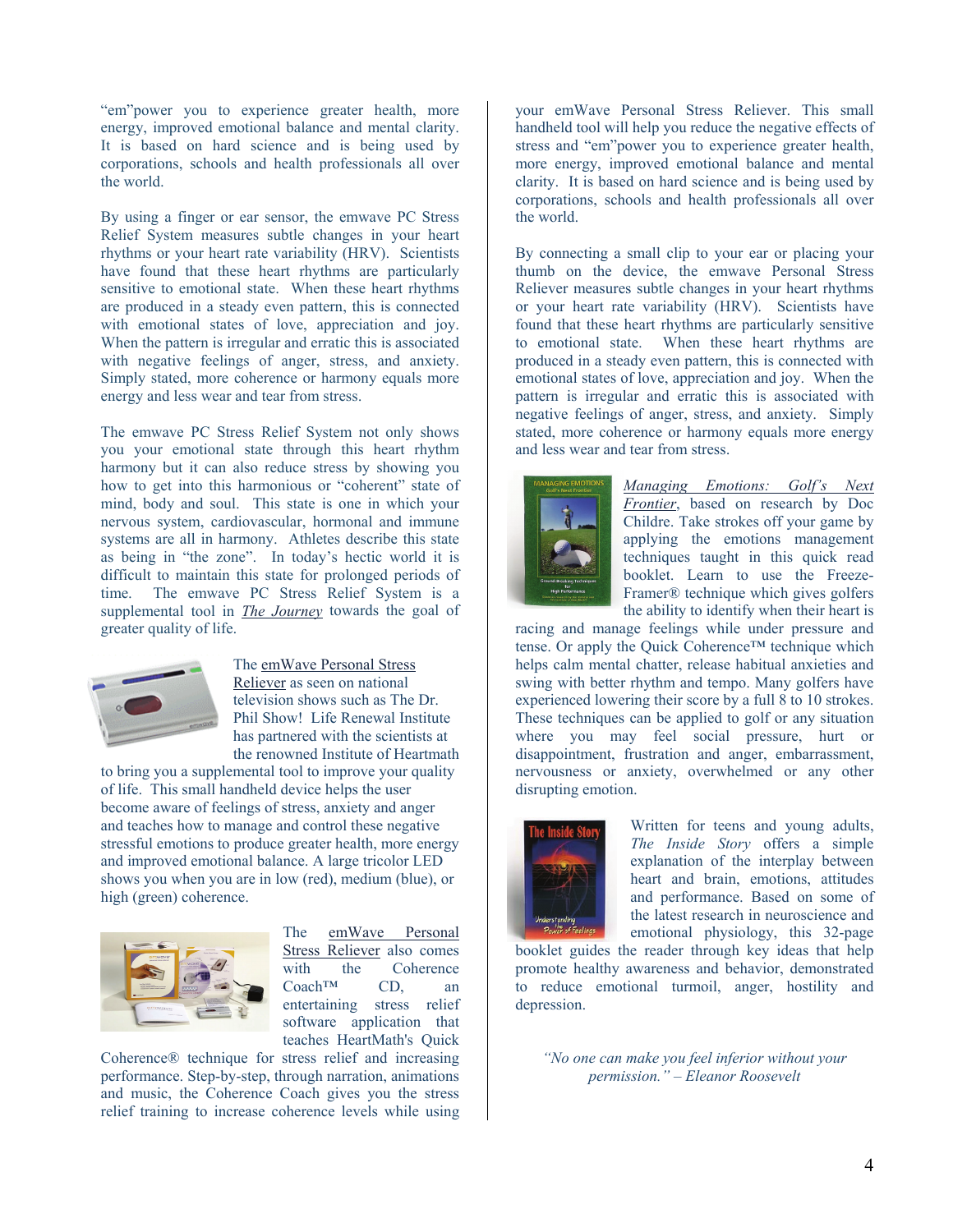# **Coming Soon**

- More personal testimonies
- Tips from other facilitators
- Event planning tips and materials
- Group discussion aides
- *The Route* Workbook May 2007
- On the web how to contact a facilitator in your area
- Video clips on My Space

# **Facilitator's Corner**



Have you seen the new certificate to give group members when they complete a segment of The Journey? Click on any of the pictures to download and print any of these certificates.

"The dictionary defines facilitate as: *to make easier or less difficult; to help forward an action or process; to assist the progress of a person*. Based on this definition, it is clear that a facilitator should have some goal, some objective in mind. Listed below are four basic, but essential, goals for the facilitator of a support group….

**FEELINGS** – Empathy, understanding, acceptance, selfworth, personal value…

**COMMUNICATIONS** – Good listening skills, emotionally supportive discussions, open/honest communications, self-disclosures, etc.

**CONNECTIONS** – Sense of community… belongingness, fellowship, "you're not alone"…

**OPPORTUNITIES** – Personal growth (coping, adjusting, overcoming)… mutual exchanges, etc."

--Excerpts from Self-Help Network Center for Community Support and Research, Fairmount College of Liberal Arts and Sciences/Wichita State University, Department of Psychology.

### **Your Turn**

How has your life been affected by Life Renewal Institute's recovery program?

How long have you been working on recovery?

Are you new to the process?

What works for you?

What doesn't work for you?

Have you used the Group Completion Certificates?

What was the feedback from group members?

We would love to hear from you with your testimonies, suggestions, comments, etc. Please send them to me at: audrey@yourLRI.com

# **Upcoming Events**

| <b>Date</b> | <b>Place</b>                            | <b>Seminar</b>                   |
|-------------|-----------------------------------------|----------------------------------|
| June 9      | Jacksonville<br><b>Mandarin Church</b>  | 11 O'clock<br>service            |
| June 13-17  | <b>Texico Conference</b><br>Campmeeting | Co-speakers with<br>Dan Matthews |
| Oct. 12-14  | Jacksonville, FL                        | Attachment                       |
| Nov. $3-4$  | Walla Walla, WA                         | Abuse                            |

Click here for more details or to register.

### **Life**

*Life is short And we have not Too much time for Gladdening the hearts Of those who travel The way with us.* 

*Oh, be swifter to love! Make haste to be kind. -Henri Amiel*